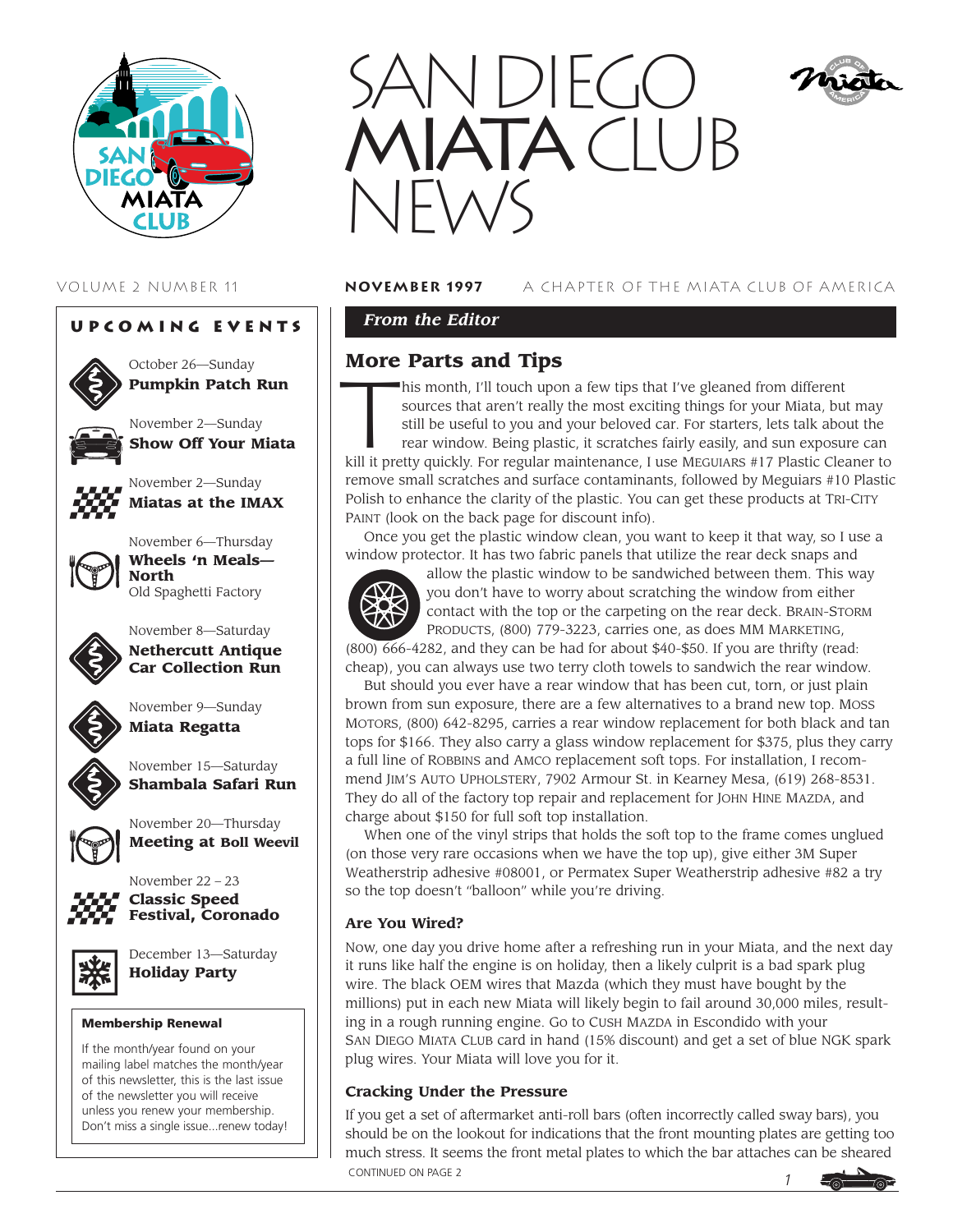#### **From the Editor** CONTINUED FROM PAGE 1

by the extra load put on them during hard cornering. Member Brian Goodwin had this happen to his Miata. He got a set of upgraded brackets from MAZDA COMPETITION PARTS, (800) 435-2508. They fit 1990-1997 Miatas and are called "Competition Sway Bar Bracket Kit" for Miata, part #0000-04-5101-BK. They cost about \$175 for the set, which is a tad expensive; but it beats paying for new body panels.

See you on the twisties... —ROBERT "JTBOB" HOLLAND

### **Fitting the Sway Bar Bracket Kit**

any members have asked me to report on my broken sway bar mounts once I got the upgraded parts from MAZDA COMPETITION. Here it is... First, a review for those not sure what this is about. I drive my 94 miata hard and have the JACKSON RACING sway bars. Deteriorating handling prompted me to do an inspection, which revealed that I had ripped the factory sheet metal sway bar mounts in half on both sides. These are the factory mounts for the sway bars which connect to the frame rails. Anyway, thanks to members of the E-mail list, I discovered that I was not the first with this problem *and* MAZDA COMPETITION PARTS makes an upgraded mount. I ordered the mount and just finished installing it.

#### **The Parts**

The upgraded brackets are boxsectioned for extra strength and painted with a black enamel. They look very nice out of the box.

# **Business Directory**

**Deadline Extended**<br>
<sup>t September's Wheels 'n<br>
Meals, members voted t<br>
include a directory of moders' businesses in the b</sup> Meals, members voted to include a directory of members' businesses in the back of the new membership roster. There is no charge for a lising in the Business Directory. All members who wish to have their businesses listed in the new roster (which will be available at the November Wheels 'n Meals) should E-mail Stef Gould by November 10th at

#### **The Installation**

Pain in the ..... I had hoped this entire project would take an hour or so. It took four hours. The Competition Parts catalog tells you that you need to drill out spot welds to do the install. What it doesn't tell you is that the spot welds on the inside of the factory brackets face the radiator. Rather than take the radiator out I was able to torque the metal back and forth until the spot welds gave out. The parts are not compatible with the factory power steering cooling line. I used a Dremel to cut the section of line out which was in the way and rerouted the line. You need to detach the radiator fans to reach the radiator support brackets so you can get to the inside bolts for the brackets.

Strange thing is that the upgraded brackets don't fit the way you would expect from looking at them (I discovered this after installing them backwards, which killed about two hours!) The brackets have two holes on one side and three on the other. The extra hole on one side lines up perfectly with a tapped spot in the factory rail which was unused with the factory bracket. I thought: great— extra support. This, however, leads you to install the brackets backwards. If you want to use the extra mounting hole you have to tap a new hole because the hole doesn't line up with any existing hole when the bracket is properly aligned.

That's it. Car feels firmer than ever. I encourage anyone running big sway bars to inspect their mounts carefully! —BRIAN GOODWIN

stef@miata.net or phone her at (619) 297-4272.

Please use the following format when E-mailing your listing:

- Type of business, or service The name of your business
- Your name, followed by your title Address
- Phone number

Web URL and/or E-mail address \*Membership rosters will not be mailed, they must be picked up at an event.

#### **Board of Directors**

President MARK BOOTH (619) 670-3789 markb@adnc.com

#### Vice President

RAINER MUELLER (760) 439-0067 rainer@thegrid.net

Secretary/Events Coordinator NATALIA RISSOLO (619) 287-7582 street@inetworld.net

Treasurer TONY BEECHER (619) 549-6660 beecher@bigfoot.com

Membership "VOODOO" BOB KRUEGER (619) 486-4711 voodoo@miata.net

Autocross STEVE HART (619) 579-9093

Club E-mail Postmaster CINDY PALOMA (619) 534-0969 owner-sd-miata@cs.ucsd.edu

#### Newsletter

Editor/Webmaster ROBERT "JTBOB" HOLLAND (619) 549-4011 robert@caliban.ucsd.edu Design and Layout TOM & STEPHANIE GOULD (619) 298-8605 stef@miata.net

#### **Notices**

THE SAN DIEGO MIATA CLUB is an official chapter of the Miata Club of America. We are a nonprofit organization whose purpose is to promote the enjoyment of —and enthusiasm for— the Mazda Miata.

*SAN DIEGO MIATA CLUB NEWS* is the monthly newsletter of the San Diego Miata Club. Use of articles or stories by other MCA chapters is hereby granted, provided proper credit is given.

**Submissions to the newsletter** are welcomed and encouraged. Did you just add a new accessory to your Miata? How about writing a review and submitting it to the newsletter? Where possible, please send your electronic submissions to the newsletter editor, Robert Holland (robert@caliban.ucsd.edu). Submissions can also be faxed to the club's dedicated phone line or mailed to the club's post office box. Submission deadline is the 15th of each month.

**Internet:** The San Diego Miata Club has established a dedicated World Wide Web Home Page at http://mmdshare.ucsd.edu/sdmc.html. The club has also established a members-only electronic mail list for those members with E-mail capability.

Dedicated 24-hour voice/fax phone line: (619) 670-7948

**San Diego Miata Club** P.O. Box 2286 Spring Valley, CA 91979-2286

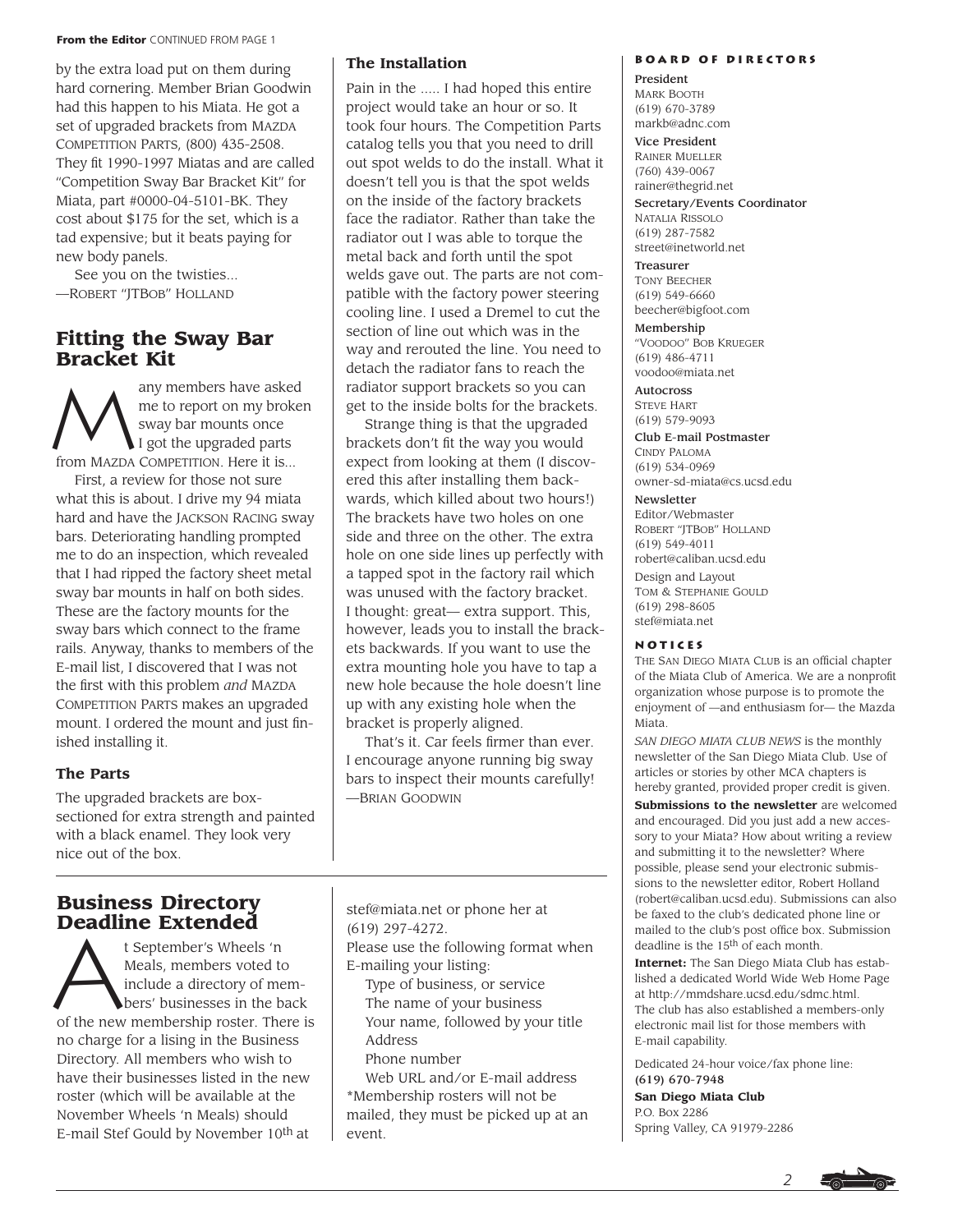#### **Pumpkin Patch Run**

Date: Sunday, October 26

Time: 9:30 a.m.

Place: North County Fair mall under the large sign parallel to I-15

Run Leaders: Natalia Rissolo and Jason Moorhead (619) 287-7582

This will be a leisurely ghoulish drive to one of San Diego's most renowned Pumpkin Patchs, followed by a spirited ride through some of the familiar spooky country back roads of North County and beyond. We'll leave promptly at 10:00 a.m. Remember to leave enough room in your trunk for a pumpkin or two.

### **Show Off Your Miata**

Date: Sunday, November 2

Time: 7:30 a.m. to 2 p.m.

Place: Qualcomm Stadium parking lot

RSVP: Phil Daoust at (760) 789-7416 or E-mail: BEARSCHILI@aol.com

Member Phil Daoust extends an invitation to all members to join him at the AUTO SWAP MEET AND SHOW, this month featuring foreign cars. Drive your Miata, bring a folding chair hang out and have some fun.

Show your car and walk over to the track to observe our members autocrossing.

For more information contact the event directly at (619) 484-9342

#### **Miatas at IMAX—***Super Speedway*

Date: Sunday, November 2

Time: 1:00 p.m.

Place: Food Court at the Irvine Spectrum

Contact: Kathie McClelland

(714)644-4345 or E-mail: KMIATACAT@aol.com

\$7.00 or Group Rate for 20 or more: \$6.00 adults & \$4.00 children.

Irvine Spectrum/Edwards 21 Theater Mega Plex (714) 832-4629. From 405, exit at Irvine Center Drive.

Meet at the food Court for a casual meal with the group then at 2:15 we'll walk to the IMAX. This should give us plenty of time to get tickets, popcorn and etc. before it starts at 3:00 p.m. (movie run time— 45 min.) Not in 3-D.

*Super Speedway* delves into the deathdefying drama of Indy-car racing. The film puts audiences in the cockpit of an Indy-car and catapults them into world championship auto racing action.

#### **Wheels 'n Meals—NORTH**

Date: Thursday, November 6 Time: 6:30 p.m.

- Place: Old Spaghetti Factory, San Marcos Take I-15 north to Hwy 78 north, get off at Twin Oaks, turn right (east). One block and you're there.
- RSVP: Bob Llewellyn (760) 471-0206 Eve: (760) 598-5399 or
	- NEW E-mail: boblee1@thegrid.net

A social get-together in North County!

*\*Please RSVP* so we know how many people to plan for.

#### **Nethercutt Collection Joint Run with VROOM and SOCALM**

Date: Saturday, November 8

Time: 9:00 a.m.

Place: IHOP Restaurant, Newhall, I-5, exit Lyons Street

Run Leaders: John and Gerry Conn Fast food lunch in Sylmar or bring your own; the tour will begin at 1:15.

This is a FREE 2-hour guided tour of functional fine art. Highlights include antique and classic luxury autos and mechanical musical instruments displayed in elegant surroundings.

NO jeans, shorts, video taping (cameras without flash ok), smoking, and children under 12. *You must R.S.V.P.* to John and Gerry, (714) 441-2552, or E-mail at: connjb@earthlink.net LIMITED TO 50. They will maintain a waiting list and reconfirm with everyone by November 6th. Please leave name, number of people, and phone.

#### **Miata Regatta**

Date: Sunday, November 9 Time: 9:30 a.m.

Place: Parking lot of the Corner Liquor/Deli. (eastern Oceanside) From I-5 get off at Oceanside Blvd. and head east about 2 miles, it will be on your left, and from points east, Highway 78 to El Camino Real, north on El Camino Real until Oceanside Blvd., left at the light approximately

3⁄4 mile on the right

Run Leaders: Rainer and Marianne Mueller (760) 439-0067 or webmaster@mainstreet-data.com The *meister of back country runs* is at it again. In commemoration of the second anniversary of the original run which brought the founders of the San Diego Miata Club togetherRainer Mueller is once again hosting his infamous *Miata Regatta.*

You'll travel on some of the finest roads in northern San Diego and southern Riverside counties. Brunch in Fallbrook (approx. \$10/per person). The run will end in Oceanside. You'll be talking about this run for a long time to come!

#### **Shambala Safari Run Joint Run with SOCALM**

Date: Saturday, November 15 Time: 10:00 a.m.

Place: Denny's parking lot off Hwy. 14 and Sand Canyon. (Newhall–Acton area near the  $5 \& 14$ )

Run Leader: Kathie McClelland (714) 644-4345 or E-mail: KMIATACAT@AOL.COM

\$35.00 per person*,* Make your own reservations: (805) 268-0380.

Bring a camera and your lunch, or there's a lunch-truck. Wear flat, comfortable shoes, No shorts and NO PER-FUME! *Guests must be at least 18.* To caravan part way together, meet in the Denny's parking lot off the I-5 at Chapman Ave. in Orange at 8:00 a.m.

To caravan up to Orange, contact Stef Gould, E-mail: stef@miata.net or phone: (619) 297-4272.

Angeles Crest Fun Run lead by Paul and Francie Pollock will follow. The day will conclude with an early dinner at Crown City Brewery in Pasadena.

#### **Meeting at Boll Weevil**

Date: Thursday, November 20 Time: 6:00 p.m.

Place: Boll Weevil, 9330 Clairemont Mesa Blvd. (At Ruffin Rd.), San Diego (619) 571-6225 Monthly meeting and new Rosters.

# **Classic Speed Festival**

Date: Saturday & Sunday, November 22-23

Time: Gates open 7 a.m.

Place: North Island, Coronado

This event promises to be one of the most exciting events in San Diego. For complete information see story in October's newsletter, page 4.

Order advance tickets by phone until November 7 ((619) 283-5808, \$10 one day, \$15 two days. Gate price: \$12/day.

Order free preferred-parking window sticker from Stef Gould by October 30. stef@miata.net or (619) 297-4272. CONTINUED ON PAGE 5

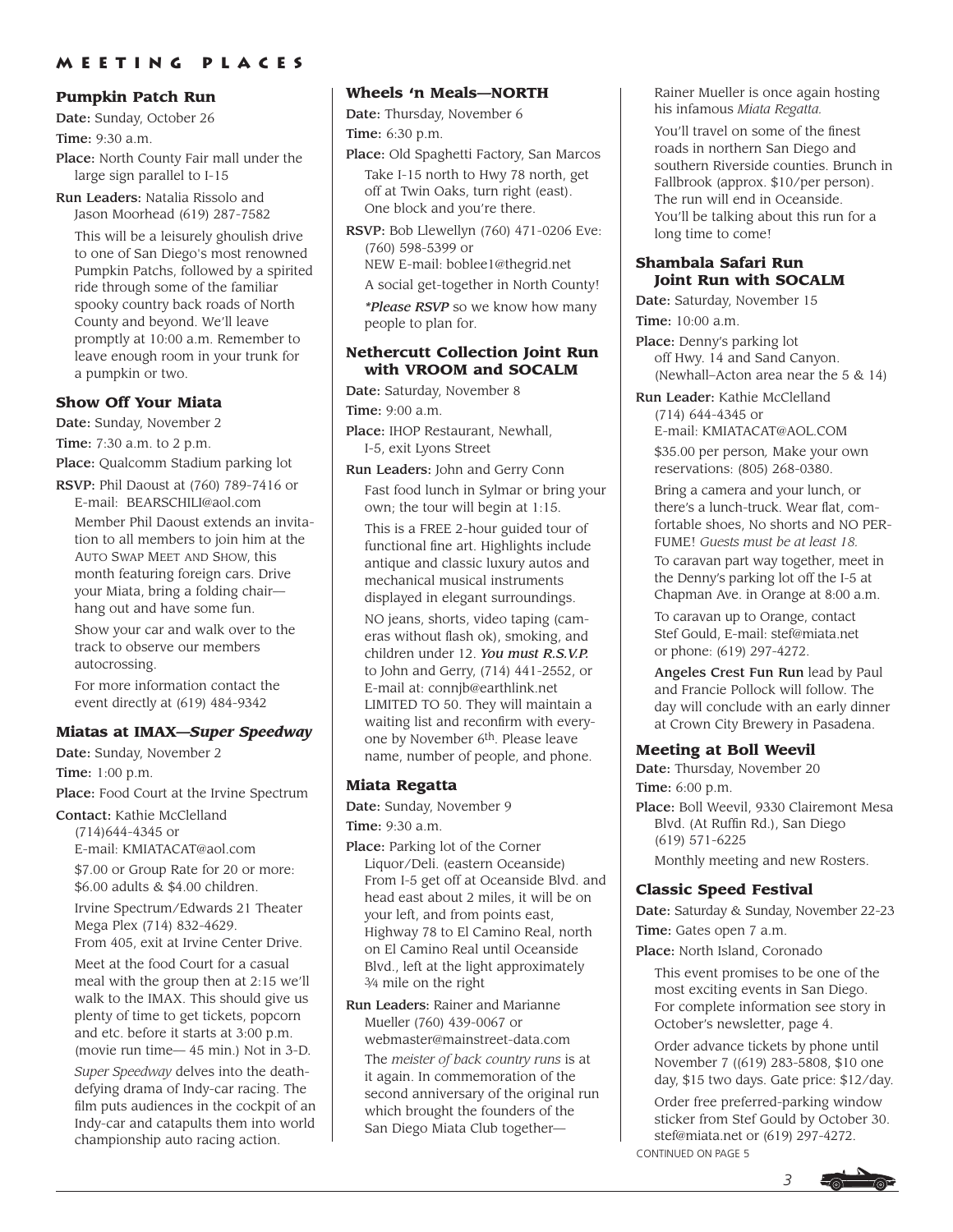# **Run to Laughlin**

October 10–12, 1997 October 10–12, 1997<br>he run to Laughlin and back<br>was lots of fun. It began Fric<br>morning October 10<sup>th</sup>. I<br>received two cancellations was lots of fun. It began Friday morning October 10<sup>th</sup>. I received two cancellations before I left the house. I had five Miatas the night before; now I was down to



three. PHIL DAOUST had called the night before and said he was still going and couldn't wait to

get on the road, and I had received a E-mail from TONYA ZALENSKI in the middle of the week saying that she and her friend Mike Bledsoe would meet us Saturday morning at 10:00 for the fun run to Oatman. A SOCALM member called to say she and her friend would meet us in Temecula off Rte. 79 South.

I arrived at our meeting place around 8:50 and began hooking up my CB, when I realized that I forgot my CB adapter. I started to polish my Miata while waiting to spot the first Miata. It seemed like hours and hours before I spotted Phil Daoust coming into the parking lot. I was never so happy to see another Miata and a fellow club member. I didn't tell Phil this, but if he was a female, I would have kissed him.

We chatted for about fifteen minutes. and decided that no one else was going to be able to make it. The weather was cool, and it looked like rain. We said, "Lets do it," and headed north up 15 to 79 south. We stopped in Temecula at a Carl's Jr. and looked for a red Miata in the parking lot. No luck. We hit the road. Our quest was to find a Radio Shack to pick up an adapter for my CB.

The trip through the Santa Rosa Mountains was fun— what a view looking down into the valley of Palm Desert and Indian Wells. It was like you were up in an airplane at 20,000 feet. Phil spotted a Radio Shack in Indio, off route 111, and I purchased the CB adapter there.

We hit the road again, talking back and forth on the CBs. The weather really got nice and warm once we hit the other side of Santa Rosa Mountains, and Phil had to strip off his Miata jacket. We decided not to make my planned pit stop, because we both had snacks with us and we didn't need gas. Our next stop was Vidal Junction, where we purchased Route 66 T-shirts and shot the bull with the owner and a customer in the store for about fifteen minutes. Then we headed north on Rte. 95 toward Needles and on to Laughlin, chatting on the CBs.

I don't remember what time we

hit Laughlin, but I think it was around 4:30. We checked in and decided to meet in the lobby around 7:30 to go to dinner. We took the "River Express" Casino water taxi down to the Riverside Resort Hotel to see the Auto Museum. It was great to see all the old cars again. After a few hours we took the casino water taxi back up to Harrah's. The view from the water taxi was out of this world, with all the lights from the casinos on the Colorado River. It was almost 11:00 when we arrived back at our hotel— Phil decided to call it a night. I hit the gaming room.

Saturday morning at 9:45 I met Phil in the lobby. We waited to see if anyone else would make it. I spotted Tonya and her friend, Mike walking toward us. I was so happy to see her, I gave her a big hug. It was time to go have some fun.

We had a nice drive through Laughlin and Bullhead City to Oatman, which is about 25 miles southeast of Bullhead via SR 95. We arrived around 11:15 and decided to meet back at the Miatas around 12:30. We all went our own ways sight-seeing and doing a little shopping for souvenirs. I spotted Tonya and her friend feeding the wild burros carrots in the street. The wild burros roam the streets, greeting the tourists in hopes of receiving a handout.

A little after 12:30 we all met and decided to hit old Route 66 through Oatman to Kingman. The weather was cool, and little showers were coming off and on. Going through the mountains on old Route 66 was beautiful —



**Tonya, Art and Mike stop for a photo on the Kingman Grade.**

the view of the mountains and canyons was fantastic. The road was made for a Miata run, nice curves and twisties. We stopped in Kingman for a few minutes, then headed back to Laughlin via routes 93 and 68.

I climbed to the top of one of the parking buildings where the Triumph Auto Club was displaying their cars for an event. The local TV Station was filming what looked like about 60 Triumphs on display by model year— it was a beautiful display. On my way back to the hotel I ran into some friends who were there to see the Kenny Rogers "Live in Concert" show that night. We decided to go together— a great show. Afterwards we did a little gaming, and I went up to my room around 1:30, and there was a message on my phone from Phil saying that he had to leave for San Diego at 4:30 a.m. to take care of some personal business.

The next morning (Sunday) I met my friends for breakfast at the Flamingo Hilton, where they were staying. Around 10:30 I decided to head for San Diego. On the way back I had fun with all the Triumphs on the road up in the high desert. They let me join their caravan. I would break out and pass about four or five of them then rejoin them (smile).

All in all, the trip turned out great, I didn't know that you could have so much fun with only three Miatas, and I want to thank Phil Daoust and Tonya Zalenski and her friend for making it a great run.

—ART HAMILTON

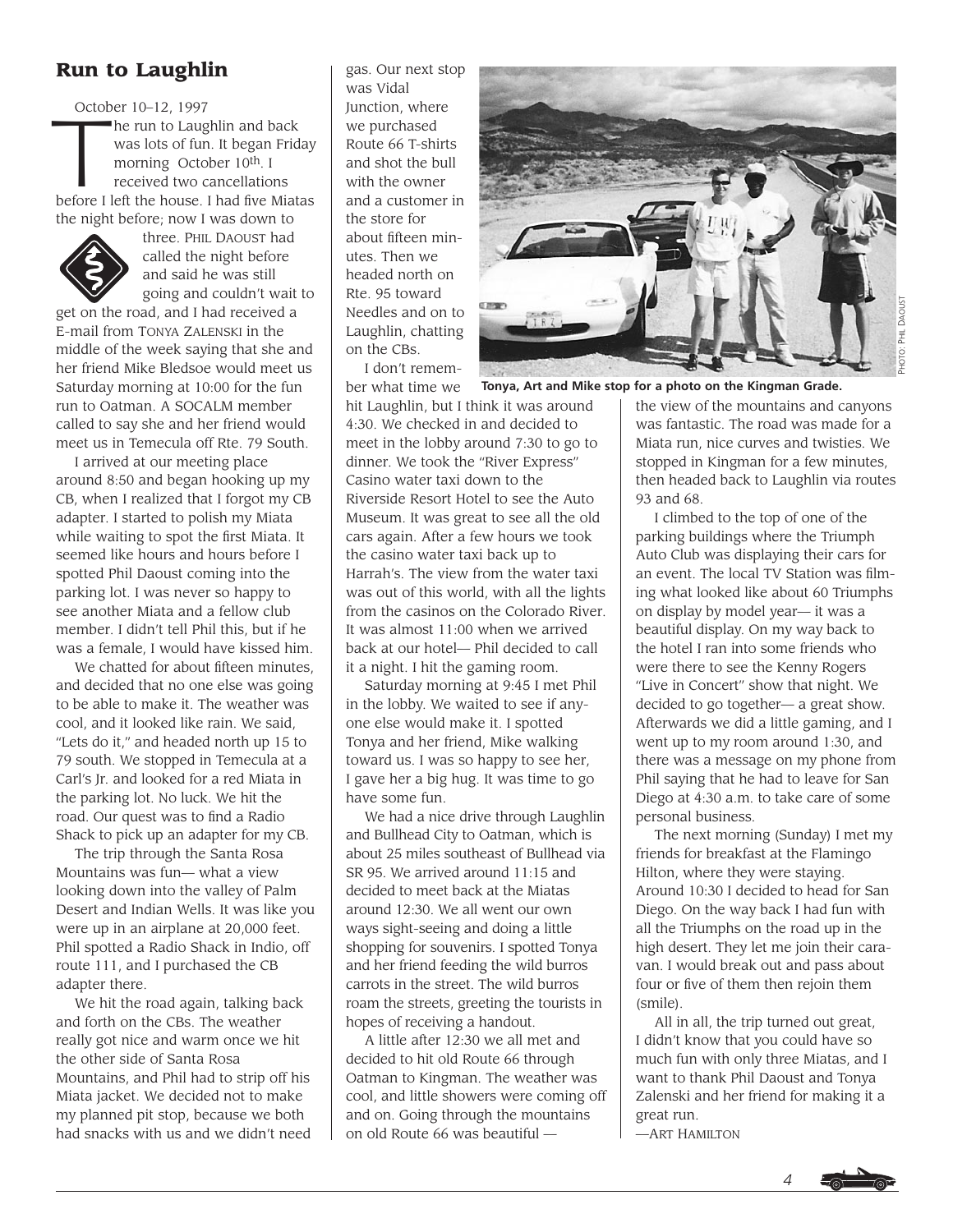# **Scattered Fallout from Steve & Frank**

 $B_{\mathrm{B}}^{\mathrm{S}}$ eing devoted Miataphiles, we always look for the interesting stuff in our day-to-day existence. It's not that we're looking for the oddest stuff imaginable relating to Miatas and Mazda; it just seems to jump out at us! Here's our latest morsels, sampled from the *SD Union-Tribune*, front page of the San Diego/ B Section, Monday, October 6: "Mazdaznans ready to leave lofty retreat" [The article begins by explaining that the Mazdaznans are a religious group dating from the turn of the century.]

"...The group believes that through Ahura Mazda — an ancient Persian phrase for 'one supreme God' — human beings will find paradise on earth by achieving a perfect harmonic balance of the body, mind and emotions through vegetarianism and meditation.

"'The group's core belief is that the body should be cared for because it is the temple of the living God,' Calderon (the Mazdaznan elector, or high priest) said. 'There is the trinity of the physical, mental and emotional. If we balance those three elements, it will reflect the spirit on us.'

"Lest anyone try to brand the Mazdaznans a New Age cult, Calderon notes the group's beliefs were developed about a century ago by an English-trained medical doctor who was born in what is now Iran.

"The Mazdaznan movement was created by Otoman Zar-Adusht Ha'nish who borrowed the ancient Zoroastrian teachings of Zarathustra. Mazdaznan

tradition says that God revealed the path to paradise to Ainyahita, a woman prophet, more than 9,000 years ago on a plateau in the Gobi desert.

"...Although the Mazdaznans are little known, the term Mazda was familiar to many Americans well before the Japanese car of that name came to these shores."

"General Electric began using the word in 1910 when it perfected mass produced filament light bulbs, according to Jerry Korb, a Vermont historian of the light bulb. 'General Electric used it (Mazda) as a trade name from 1910 to 1945,' Korb said. General Electric searched for a name that represented light and power and discovered the name Mazda in Zoroastrianism. The word Mazda was prominently displayed in General Electric's advertisements and found on the company's calendars illustrated by popular American artist Maxfield Parrish.

"...'In the roots of Mazdaznan, we try to respect the individual,' said Calderon, 44, who does not wear clerical garb. He was named the group's leader in 1988 by his predecessor, who had occupied the top post for 37 years.

"'We try not to impose our opinion or point of view, but try to inspire people to form their own opinions,' he said. 'If that occurs, then society will perform well.'"

\* We couldn't make up stuff this good! We also think that sounds like the majority of Miata owners!

Until next time (on this planet or elsewhere) — keep the top down! —STEPHEN DE LONGE & FRANK SHINE '94 White C

# **Autocross at the Murph**

The following autocross events take place in the "Qualcomm Stadium at the Jack Murphy Sports Complex" parking lot. Saturday, November 1 . . . . . . . . . . . . . . .practice day

| $\sigma$ $\sigma$                                  |
|----------------------------------------------------|
|                                                    |
|                                                    |
| Saturday, December 13 practice or race (tentative) |
| For more information:                              |
|                                                    |
| Steve Hart, SDMC member  (619) 579-9093            |
|                                                    |

#### **Meeting Places** CONTINUED FROM PAGE 3

Dinner After the Races—Saturday A discussion is going on as to exactly *where* we will do this...but it *is* a definite event! See Stef on race day.

Pot-Luck Open House—Sunday 4 p.m. on (619) 437-0257

Wally Stevens extends an invitation to socialize Sunday after the Classic Speed Festival. Enjoy Miata camaraderie while waiting for the after-race traffic to dwindle away.

Drop off your contribution to the potluck (in coolers, please) at Wally's anytime after 7:00 a.m.

Directions: 501 1st Street, Coronado

I-5 over the bridge into Coronado. (With 2 people in a car USE THE FAR RIGHT LANE AND DO NOT STOP, this is the car pool lane and it's free. With one person the toll in is \$1.00— going out no one pays.) Turn right at the 1st traffic light, Orange Ave. Turn left at "Tee," which is 1st Street and follow six blocks to 501 (on the bayside) at I Ave.

# **Upcoming National and Regional Events**

November 22, 1997

Campo/Tecate Beer Train and Holiday Shopping in Mexico Hosted by: SOCALM

Contact: DeLena Cozart (619) 624-9201 You must make advance reservations for the train trip (\$30 per person). The run will leave 8:30 a.m. from Hotel Circle, Mission Valley

November 23, 1997

Breakfast Before the Races Hosted by: SOCALM

RSVP to: DeLena Cozart (619) 624-9201 Meet for breakfast at Monterey Whaling Company, Mission Valley; caravan to the Classic Speed Festival

May 22-25, 1998

"Moon Over Miata"

Golden Gate Getaway '98

Pleasanton Hilton in Pleasanton, Ca. Hosted by: BAMA

Room rate: \$73.00 per night Event Registration: \$195 per couple, \$165 solo. Events include: Saturday Night Dinner Extravaganza: "Evening at Blackhawk" Behring Auto Museum, Friday and Sunday dinners, Monday breakfast, Photo Rallye, Autocross, etc. contact: Ken at (510) 484-4174 or E-mail at ken@cdec.com.

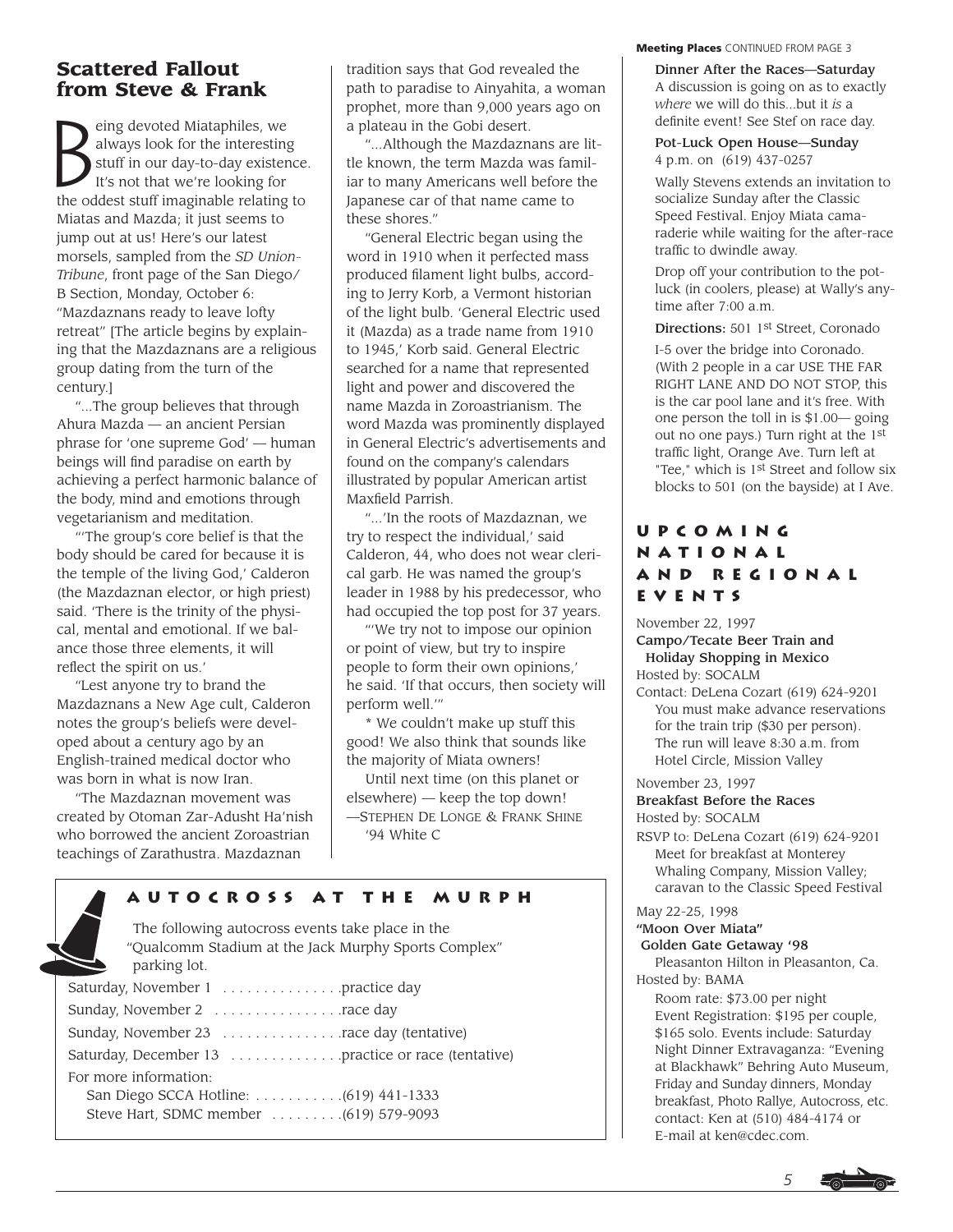# **Torrey Pines Concours d'Elegance — One Miata Driver's Highly Biased View**

 $\sum_{t=1}^{n}$ unday, October 19th brought Chamber of Commerce weather to the 17th Annual San Diego Concours d'Elegance, held for the first time at Torrey Pines after outgrowing the cramped confines of Seaport Village's Embarcadero Park.

The event was heavily advertised and I had high expectations but was absolutely stunned by the sheer number of world class cars that were arrayed on the fairways of Torrey's North Course as I wheeled my '95 red Miata into the judges' parking area. The featured marque was Mercedes-Benz, and examples ranged from horseless devices over a hundred years old, through the magnificent supercharged classics of the 20s and 30's, to the fabulous gullwings of the mid 50s.

Assigned to judge a class of five Duesenbergs, my team had the unenviable task of picking the most perfect of nearly perfect cars. After toiling mightily in the hot sun, we finished and with conscience clear and camera in hand, began to walk the field joined by the usual suspects—SDMC members "VOODOO BOB" and VICKY KRUEGER, "JT" BOB HOLLAND, Tom and STEF GOULD, ANTHONY "NEVADABOB" WILDE, my wife MAGGI, Chris Burns and friend Jason. This show had something for every taste, JT and Anthony went straight for the Ferraris while Ferrari expert "Voodoo Bob" developed a previously unknown passion for chain driven Mercedes (must be the German ancestry). Tom's uncle, Charles McMahon, provided some fasci-





**Top: Mercedes W196 race car; bottom: Woody in love.**

nating history on a pre-1900 St. Louis that he was showing in the Antiques class. There was a very nice grouping of Woodies (no relation), and those of us who had been to the Monterey Historic Races gave the Competition Class a good looking over. I naturally gravitated to the European Classics and fell under the spell of an automobile with the most beautifully sensuous lines ever conceived, a lovely black Pourtout bodied Talbot-Lago. These cars have topped my



**Torrey Pines Concours d'Elegance: Chris Burns, Anthony "NevadaBob" Wilde, Stef Gould, Woody Woodhouse, "JT"Bob Holland, "Voodoo Bob" Krueger and Tom Gould were some of the Miata owners who enjoyed being surrounded by exceptional machines like this Ferrari.**

'lust' list since I first saw one in Wisconsin nearly forty years ago. The Talbot was awarded the Chairman's Choice trophy and, in conversation with the owner, I learned that it was the very car that captivated me so many years ago. Not so successful was the Journalists' Choice, a 1948 Cadillac by Saoutchik in lavender and purple with faux canework on the doors, that I imagine was originally driven by a bordello owner. The spectators, in contrast, showed excellent taste in picking the People's Choice which went to an exquisite Rolls-Royce Silver Ghost. It is rare for a racing car to win the top award at a Concours d'Elegance, but the Mercedes-Benz W154 Grand Prix car that took Best of Show was clearly a superstar and a popular choice.

This year's show definitely put the San Diego Concours d'Elegance into the big league. Torrey Pines provides the spectacular setting that these cars deserve and is easily the finest event of its type in Southern California. While I first went to Pebble Beach in 1965 and have attended more major events than I can remember, this year's San Diego Concours had more truly great cars than I've ever seen in one place. All of us who were there will be back next year and hope to have more of you join us. —WOODY WOODHOUSE

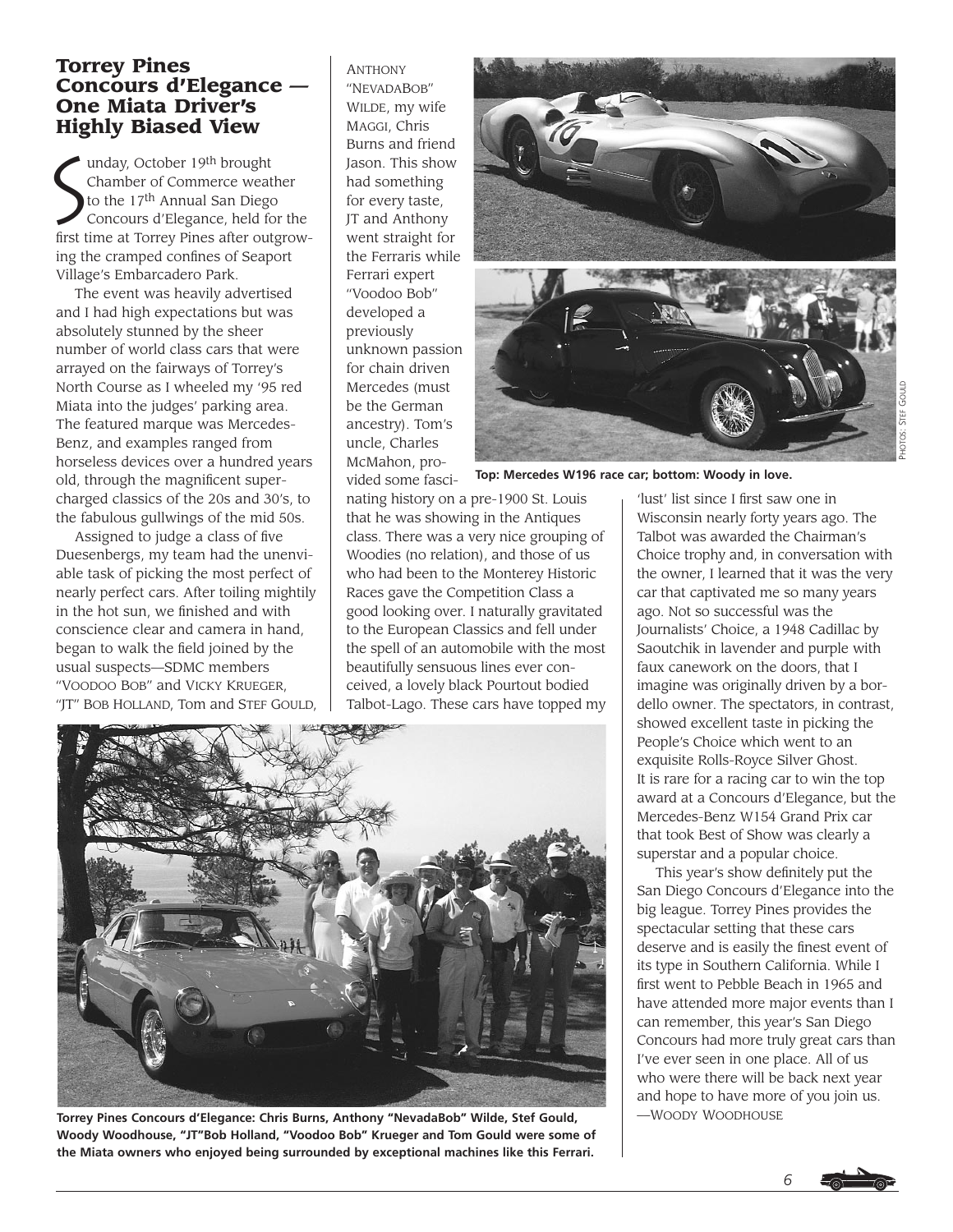



#### **The REAL MCCOY!**

**The photos on this page are not "spy" photos. This is the genuine article, courtesy of Mazda Information Bureau and the auto.com web page.**

**The photos on this page are of a black 1999 Miata and the photos on page 9 are of a copper-colored 1999 Miata (right hand drive). So...while the body curves might look slightly different between the various photos, that is just an illusion caused by the light reflecting off different colored cars.**





*7*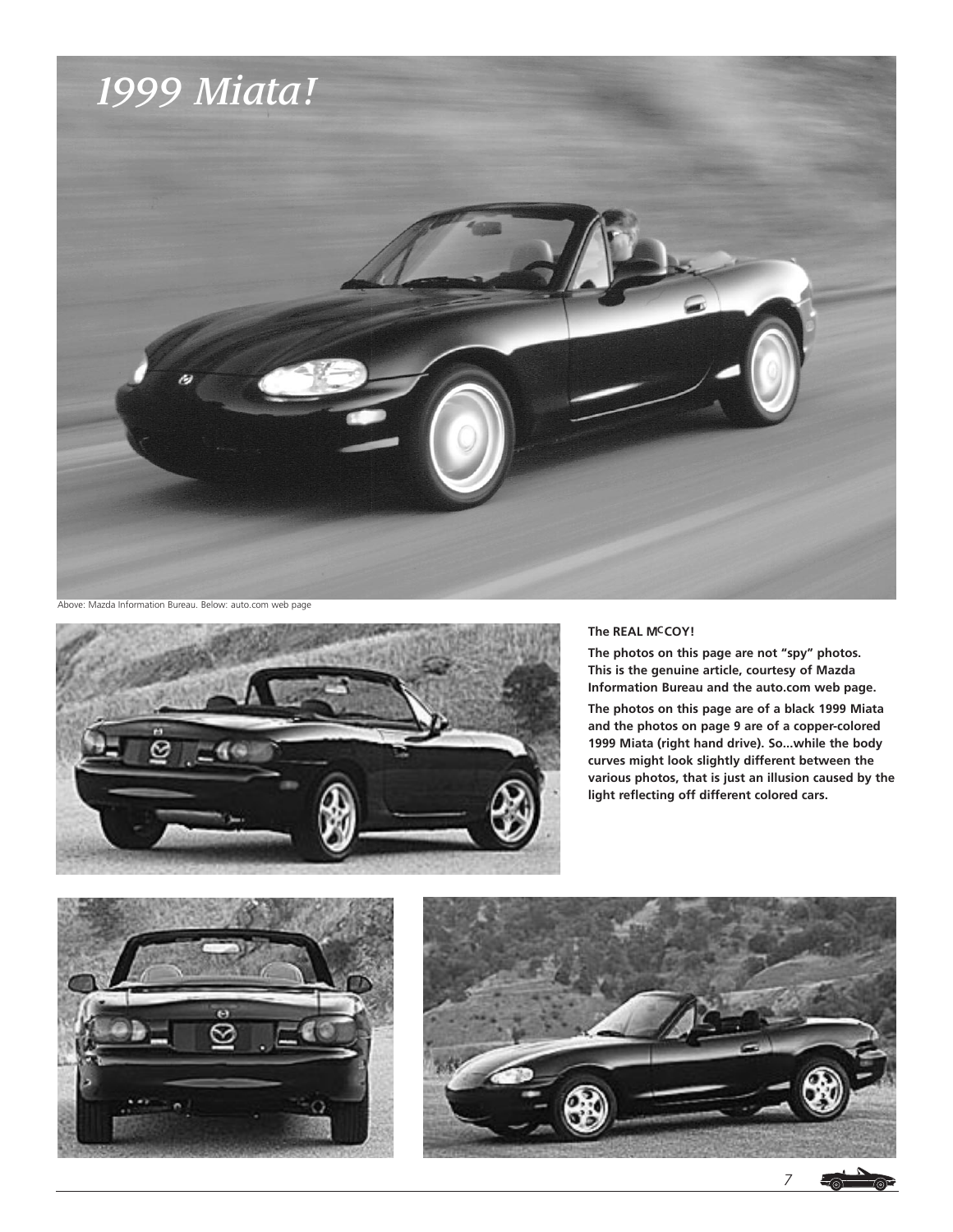

# **Member Profile**

#### NEAL HOWLAND

My name is Neal Howland and I have owned my Miata for 3 months. Sounds like an introduction at one of those Anonymous programs, doesn't it? I guess that is kind of appropriate, because Miatas can get pretty addictive. Although I'm not sure whether Miata club meetings are helping me cope or just making me want to spend more money!

My Miata, a '97 Red PEP, is the first new car I have ever purchased. A big part of my decision was the amazing community based around the Miata. I visited Miata.net and the SDMC Web

site several times before deciding to purchase my car. When I test drove the Miata I loved how fun it was to drive. And what better place to own a convertible than San Diego.

I work for Qualcomm in the ASIC Products Division. Our division designs and sells custom integrated circuits for CDMA cellular phones. My job as an Applications Engineer is to help companies design cellular phones using our ASICs.

I have been working at Qualcomm for three years, since graduating from college. I earned my Masters and Bachelors degrees in electrical engineering from Kansas State University. I specialized in microprocessor systems and digital electronics design.

I'm looking forward to all the fun I am going to have with my Miata and with the San Diego Miata Club. —NEAL

*To be included in our on-going series of Member Profiles, write a short (200–300 word) introduction and mail (or E-mail) it with a photo (your face should be large enough to be recognized) to the Club P.O. Box or give it to a board member at an event. — Your photo will be returned.*





**Above: exotic cars, from a fairly modern Porsche to a vintage boat-tailed Mercedes, line up for a practice run at the Hill Climb event of the Torrey Pines Concours d'Elegance.**

**Left: an Abarth that we saw at the Monterey Historics in 1994 ready for the Hill Climb event.**

# **New Members!**

The following are the new members since the last newsletter:

**Frank Fernicola** San Diego 1994 M (Montego Blue)

**Rudy E. Garcia** La Mesa 1993 Red C

**G. B. Heinemann & C. E. Wengenroth** Carlsbad 1990 Red

**Nina Lyon** San Diego 1996 Black

**Paul & Jean McKeighan** Fallbrook 1994 White

The following members have renewed since the last newsletter:

**Jon G. Braisted William Brock Phil Daoust Bill & Karen Huss Jack Monaco**

There are now 171 memberships consisting of 256 members.

- 58 Red<br>35 Whit
- White
- 23 Black
- 13 Montego Blue
- 11 Mariner Blue
- 7 Merlot
- 6 Laguna Blue
- 6 Silver
- 5 BRG<br>5 Starl
- 5 Starlight Blue<br>2 Yellow **Yellow**
- 1 Marina Green
- 1 Unreported

# **name badges**

Engraved plastic name badges are available for \$5 each from "VOODOO" BOB. The badges need to be paid for in advance. Color of badge Color of lettering Red white Blue white Green white Maroon white Black white Yellow black or blue White black, red or blue